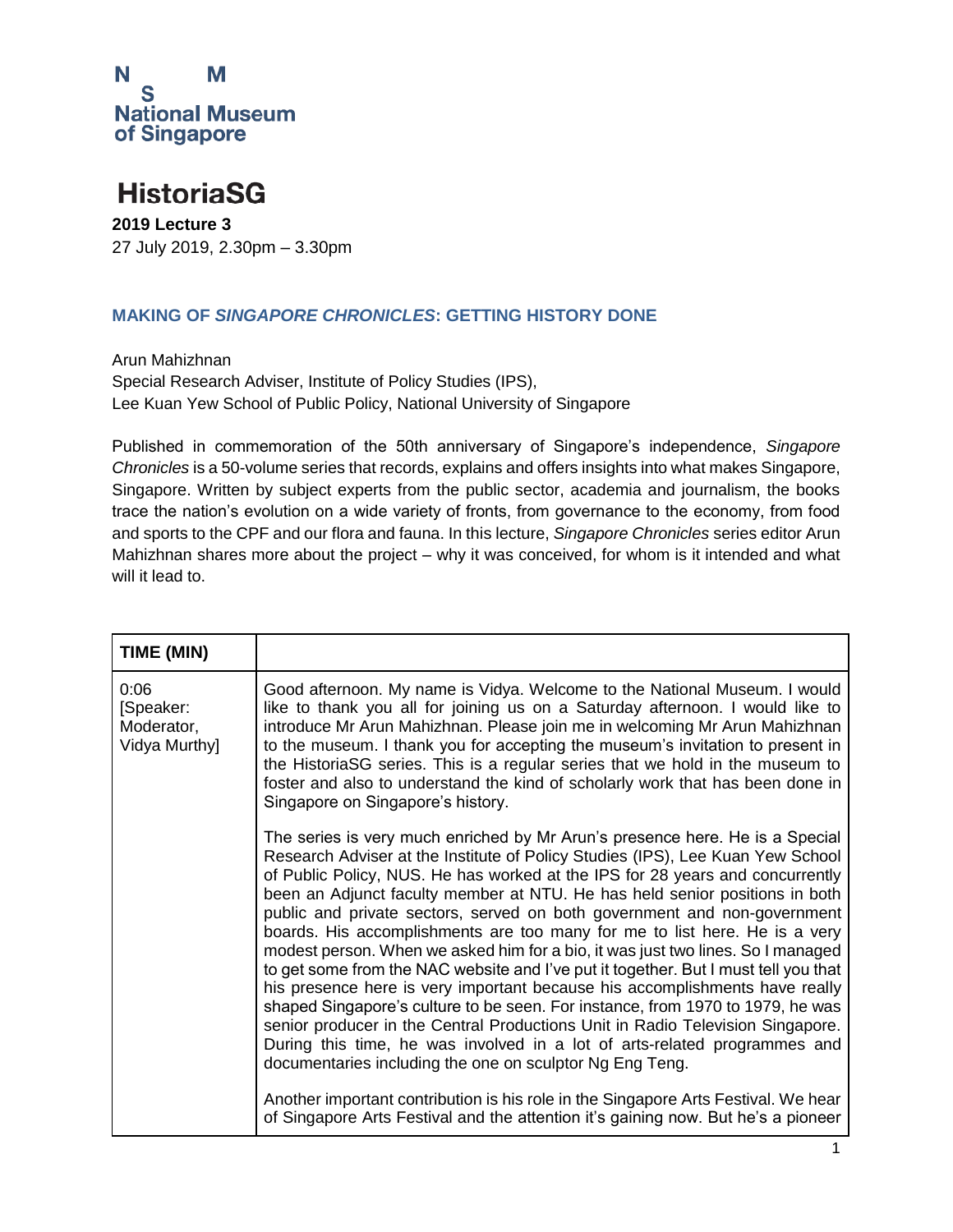|                                                  | and was not just involved in driving the festival but was also instrumental in<br>getting sponsorship which was the most important thing. When he was working<br>in Mobil Oil, in 1982 Singapore Arts Festival received a hefty sponsorship and it<br>was thanks to his effort. He also brought a lot of professionalism to the festival.<br>By 1982 for instance, the robust programming was made possible because of the<br>hiring of a programming director. He has been actively involved in various cultural<br>institutions, sits on various boards like the Intercultural Theatre Institute and the<br>Nanyang Academy of Fine Arts and other cultural organisations. He has<br>published several books on media, social issues, and arts, including Selves: The<br>State of the Arts in Singapore. It was a commemorative book, marking the 10th<br>anniversary of NAC. Then he spends time on community and arts-related<br>activities especially the Singapore Tamil community. I welcome him to speak<br>about the series that he spearheaded, Singapore Chronicles. Thank you Mr<br>Mahizhnan.            |
|--------------------------------------------------|-----------------------------------------------------------------------------------------------------------------------------------------------------------------------------------------------------------------------------------------------------------------------------------------------------------------------------------------------------------------------------------------------------------------------------------------------------------------------------------------------------------------------------------------------------------------------------------------------------------------------------------------------------------------------------------------------------------------------------------------------------------------------------------------------------------------------------------------------------------------------------------------------------------------------------------------------------------------------------------------------------------------------------------------------------------------------------------------------------------------------|
| 3:38<br>[Speaker: Arun<br>Mahizhnan<br>Slide: 1] | Good afternoon. Are you able to hear me clearly? Sure. Actually I wanted the<br>introduction to be very short, so we can concentrate on that, she was very<br>generous. I think what it suggests to you is that I had a very chequered career,<br>unlike most people. I have taken the liberty to circulate five volumes from this<br>series that we are going to talk about. I hope you have had the chance to very<br>quickly browse through it. When the museum asked me to talk about this, I wasn't<br>sure whether there would be that much interest, but I'm glad that I've at least<br>more than three people, other than Vidya, myself and one other staff. So thank<br>you for sparing your Saturday afternoon. How many of you have ever been<br>involved in any kind of book production? Any of you have been involved in any<br>book production at all? So I wonder whether you have come here to really learn<br>about how some books are produced. And I hope that what I have to share with<br>you is of some interest to you. So let me get on with this presentation.                               |
| 5:14<br>[Speaker: Arun<br>Mahizhnan<br>Slide: 2] | And as often happens, we want to understand what it is that we want to do. So I<br>always start off with the question, "What is it?".                                                                                                                                                                                                                                                                                                                                                                                                                                                                                                                                                                                                                                                                                                                                                                                                                                                                                                                                                                                 |
| 5:26<br>[Speaker: Arun<br>Mahizhnan<br>Slide: 3] | So in that regard, we basically, in the Institute of Policy Studies, we normally<br>produce book reports that are directly related to policy issues. That's what our<br>normal work is. We rarely produce anything that is very general or historic. But<br>because it was the 50th anniversary, we felt that we must make some intellectual<br>contribution. Of course I suggested to my boss, "Let's produce five volumes". And<br>he said, "Yes we will produce books but it is not going to be five, it is going to be<br>50 volumes." This project that I'm going to talk about, is primarily my boss' idea,<br>Mr Janadas Devan, who is the Director of IPS. So he felt that we should do<br>something that will have lasting value, way beyond the 50th anniversary<br>celebrations. So, one is of lasting value. Then we felt that it should also be<br>somewhat educational. Of course most of the work that we do in IPS relate to<br>policies which affect most, if not all Singaporeans. But at the same time, we don't<br>do a lot of public education programmes because we are dealing with the policy |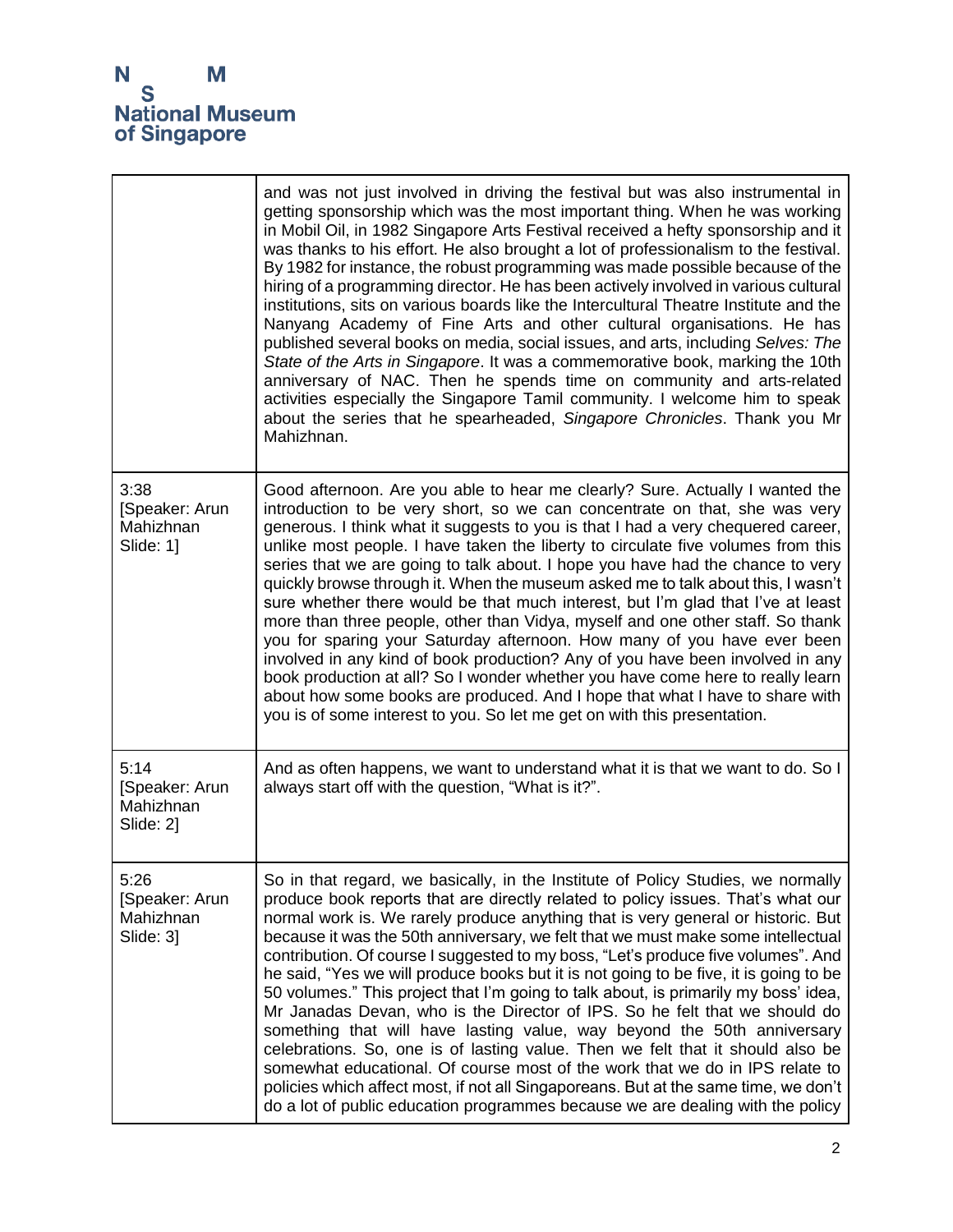

makers and the so-called elites. The thinking group of Singaporeans, right? This one we felt should reach out to as many Singaporeans as possible. So we felt that it should be… I don't know if you can see it… we use the term "primer" to characterise this series of books. Primer meaning it's an introduction. It is not something that is a definitive book on the subject. Just an introduction. The second is what I would call an elevator pitch. What this book is about in one line. We want to explain to the reader what makes Singapore, Singapore. Because Singapore's history has been studied by a lot of people around the world. Many consider Singapore's development as exemplary, they have even bandied about a term like "Singapore Model". I'm a bit more reticent about it. I don't think we are a model for many other countries. But the way we did things, why we did things, the Lee Kuan Yew government which was the first government Singapore had as an independent, first as a self-government in 1959, and then subsequently when we went into Malaysia in 1963, and then we were separated, we became a fully independent nation in 1965. And since 1959 and especially since 1965, Singapore has gone through a transformation that many people around the world want to know about and they actually have an admiring view of what we have done. So we wanted to explain to people, what makes Singapore, Singapore. By the way, our primary audience is Singaporeans themselves. Because so many Singaporeans have grown up as the post-65 generation. I mean, some of us in this room, I can guess, were there a little earlier. But many others, like those who are seated in the second row probably are not aware of what went on. So, we wanted to give a kind of overview of what made Singapore, Singapore. Then we wanted to make sure, that we provided a wide coverage, from the very esoteric dense subjects to very ordinary day-to-day lives. So in this series, you will find the book on constitution, will find the book on presidency, on law. But you'll also find the book on sports, food, so it is a very wide range of topics. And we decided on 50 volumes for the simple reason that it was a 50th anniversary gift to the nation. That's all, there's no other magic to this number 50. And then we also felt that we must make it not too long because a primer when it becomes so long-winded, most people will tire of it and then they won't read the second, third, fourth volumes. So we basically told all the authors that you have about 25,000 words, which usually runs between 100 to 125 pages. That's why I gave you the actual book to see how it feels and looks like. The five volumes that I have distributed to you just now. And most of the authors that we selected are leading experts, and mostly academics. But we insisted that they are not writing for fellow academics, they are writing for intelligent lay Singaporeans or lay readers, intelligent keen lay readers. So we wanted them to craft it in such a way that it would be accessible to them. And then we also wanted to make sure that the book is affordable. Because if we put 50 volumes in the market, and each is costing \$50, we felt that this will not go very far. So we had an agreement with the publisher, and I will come into some other details later, that it should be priced at a very reasonable cost and actually you can go to any bookshop, Kinokuniya and other such good bookshops, and you can get it for \$16. That's the cost of most of these books. And of course the final point I want to make is, as you have seen, it is a very handy size. We didn't want a big tome. And this befits the primer idea.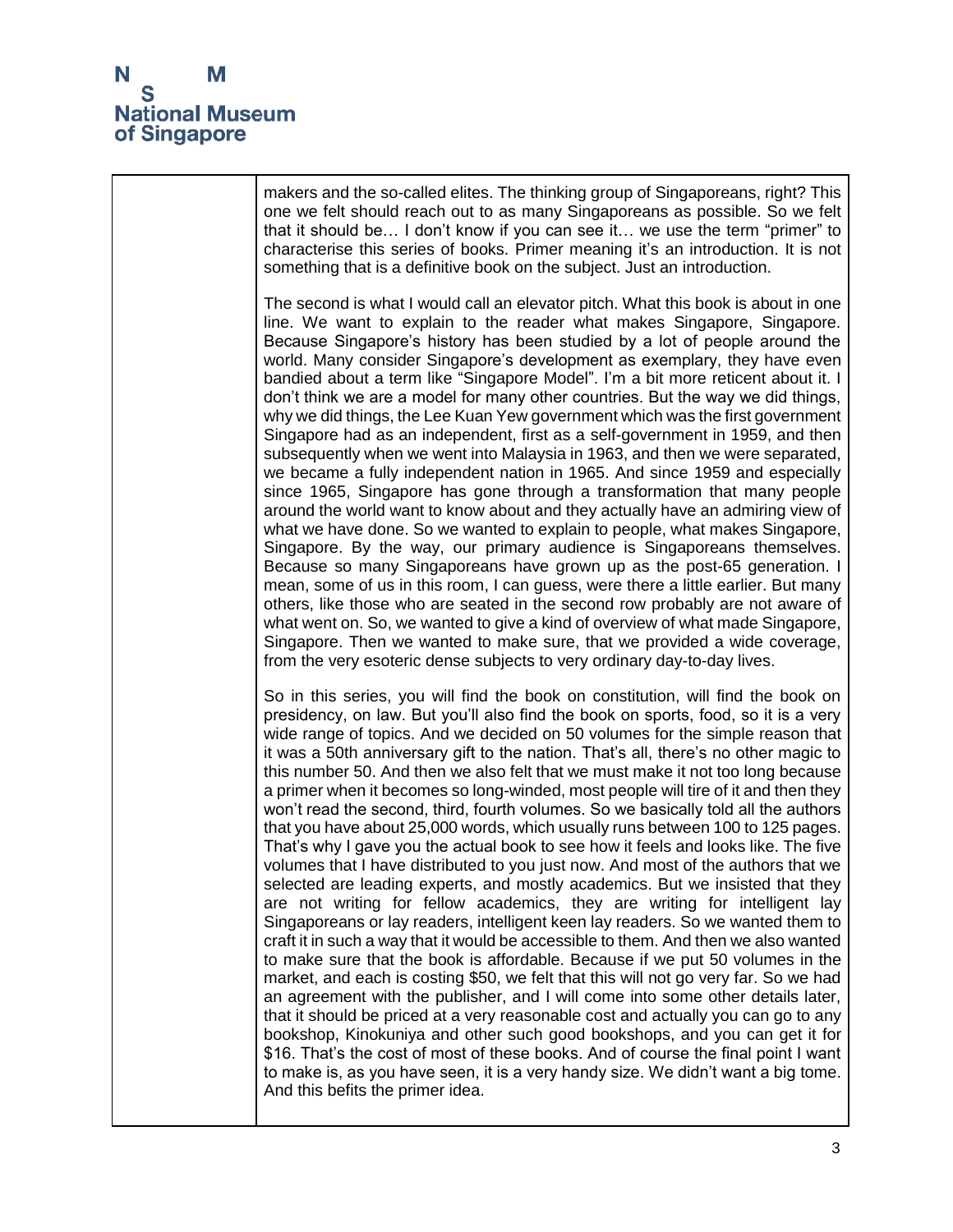| 12:54<br>[Speaker: Arun<br>Mahizhnan<br>Slide: 4] | Then we wanted to ask ourselves, why do we do this? Normally when we produce<br>books, we always ask "is there anything like this in the market, in the public<br>domain?" And we felt at that time, I'm talking about 2013, when we started<br>planning for this, there was nothing like that. And I dare say, even now, six years<br>later, there is no similar series of books on Singapore like what we have done.                                                                                                                                                                                                                                                                                                                                                                                                                                                                                                                                                                                                      |
|---------------------------------------------------|-----------------------------------------------------------------------------------------------------------------------------------------------------------------------------------------------------------------------------------------------------------------------------------------------------------------------------------------------------------------------------------------------------------------------------------------------------------------------------------------------------------------------------------------------------------------------------------------------------------------------------------------------------------------------------------------------------------------------------------------------------------------------------------------------------------------------------------------------------------------------------------------------------------------------------------------------------------------------------------------------------------------------------|
| 13:37<br>[Speaker: Arun<br>Mahizhnan<br>Slide: 41 | And, we also wanted to provide more than any other series of books on<br>Singapore, with such a wide range of subjects. There are individual books on<br>individual subjects which are very detailed, very analytical, deep, deep, deep<br>books. But in terms of the range, in fact there are hardly any. Those that are<br>coffee table books for instance, they are very nice to look at and very interesting,<br>but they don't go deep enough. But in our book, we are not going so deep to<br>become a tome or an analytical book, but at the same time it provides enough<br>coverage.                                                                                                                                                                                                                                                                                                                                                                                                                               |
| 14:26<br>[Speaker: Arun<br>Mahizhnan<br>Slide: 5] | And as I had mentioned to you, my director felt that we must do something that<br>will have a long shelf life. And that's why this series, it is not so topical that by<br>next year or two years from now it will be out of date. It'll only be out of date in<br>terms of what the final part of each book we have asked to look at the future<br>which I will come back to. But that will change. But the basic story about how we<br>started, how we crossed many milestones, that's not going to change much.                                                                                                                                                                                                                                                                                                                                                                                                                                                                                                          |
| 15:05<br>[Speaker: Arun<br>Mahizhnan<br>Slide: 6] | The next step in our thinking is: How should we do it? The first thing we needed<br>to was to find a publisher. IPS is a publisher too, but because this is a commercial<br>book, this needed very wide distribution, we needed a professional commercial<br>publisher. We know how to publish a book but we don't know how to distribute a<br>book, we don't know how to sell a book. So we put out a tender, and we had<br>about five very, very good publishers who bid for the contract. Finally, we<br>selected the Straits Times Press (STP), which you will see on the spine and the<br>front cover. Straits Times Press is a very good publisher, but they have one<br>advantage which no other publisher in Singapore has. It is that they have access<br>to the Straits Times library, which is probably apart from the government's<br>collections, the best photo library that we have in this country. So they were<br>willing to let us have access.                                                          |
|                                                   | Normally – that's why I asked you if you had any experience in publishing books<br>- every time you ask Straits Times to publish a photograph that they have, they<br>will charge you several hundred dollars for each photograph. So you can imagine<br>how many photographs we would need for a 50-volume series and how much it<br>would cost. So they came in with this offer, to let us have access to their photo<br>library, and it has turned out to be a great asset for us. So each of the books have<br>some photographs which are highly relevant and highly interesting. And also,<br>normally, when you go to a publisher, there is a certain amount of cost that they<br>will ask you to bear. I can share with you that for this particular project, because<br>it was the 50th anniversary project, we appealed to the ministerial committee,<br>there was a committee made up of several ministers and other advisors, and<br>there were so many projects presented to them, and we were one of them. And |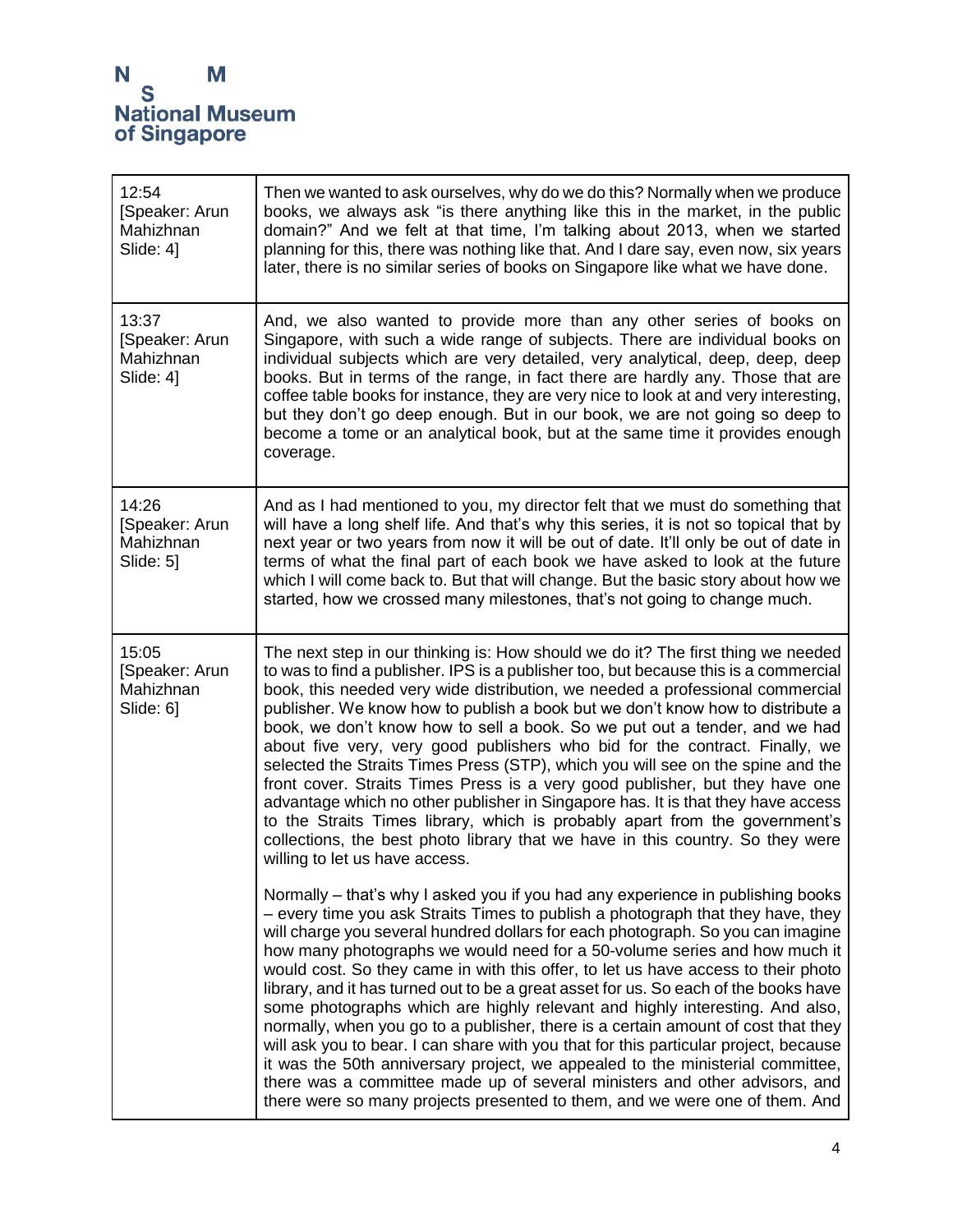$\mathbf{r}$ 

|                                                   | we appealed to this committee, and they gave us almost a million dollars for this<br>book project. So we, IPS, absorbed all the development costs, the costs of<br>authors, the costs of administrative work, the cost of proofreading and reviews,<br>all of those things were absorbed by IPS because there was this funding.                                                                                                                                                                                                                                                                                                                                                                                                                                                                                                                                                                                                                                                                                                                                                   |
|---------------------------------------------------|-----------------------------------------------------------------------------------------------------------------------------------------------------------------------------------------------------------------------------------------------------------------------------------------------------------------------------------------------------------------------------------------------------------------------------------------------------------------------------------------------------------------------------------------------------------------------------------------------------------------------------------------------------------------------------------------------------------------------------------------------------------------------------------------------------------------------------------------------------------------------------------------------------------------------------------------------------------------------------------------------------------------------------------------------------------------------------------|
| 18:13<br>[Speaker: Arun<br>Mahizhnan<br>Slide: 7] | That's why we needed to make sure, that we have… because IPS itself lives on<br>charity. We live at the pleasure of government grant and then we have a bunch<br>of multinational Singapore companies who give us an annual gift, and then we<br>also generate our own revenue through some of the projects that we do. But in<br>any case of projects of this magnitude, it could not be funded from IPS' own<br>budget. So we needed to go look around for sponsorships and we were so lucky<br>that the ministerial committee thought that this project was worth funding, and<br>they gave us most of the funding for this. And that was the grant that I had<br>mentioned to you just now.                                                                                                                                                                                                                                                                                                                                                                                   |
| 19:06<br>[Speaker: Arun<br>Mahizhnan<br>Slide: 81 | Now let me take you through the actual process of developing this series. The<br>title was given by my director, Mr Javanas Devan, as Singapore Chronicles,<br>which I thought was rather fitting. Because it is so much historical, and also<br>instead of using the word "history", because the word "chronicle" has a sense of<br>what you see in terms of a series of publications or series of expressions. So we<br>thought "chronicles" was a good word, so we called it Singapore Chronicles.                                                                                                                                                                                                                                                                                                                                                                                                                                                                                                                                                                             |
|                                                   | Then once we determined the series title, we needed to look at the actual 50<br>titles. And the process we did, because I was arrowed by my boss to be the chief<br>editor, I could not just pick 50 topics myself and go with it. We had a fairly rigorous<br>process. But first we also appointed an advisory group, under the chairmanship<br>of a person I think everyone in this room would know, Professor Tommy Koh. So<br>he and five other very eminent thinkers became our advisors. They come from<br>different disciplines. Some from the private sector, some from the public sector,<br>and some from academia. So they are the advisors who will give their blessings,<br>but we needed to come up with 50 topics. And I asked all my colleagues and then<br>some of my own contacts, and I said "Please tell me what should this series<br>include?". At the end of it, I had some 150 topics, which is actually not very difficult<br>to come up with, even one of you could have come up with all of that, because<br>anything under the sun could be included. |
|                                                   | So from these various inputs, we selected about 70 of them. Then we went to the<br>advisory panel, and said that among these we are going to select 50. And then<br>they gave their input, most of them were accepted by them. Now, every time I<br>talk about this project, people always ask me: "Why didn't you include that?". And<br>there are at least 50 other "thats". Each person has his or her own special<br>interests, and I can only say that there were two considerations. Whether it would<br>have wide appeal, second whether we have the expertise to write a primer that<br>we want and within the time constraint. That's in fact sometimes the most difficult<br>constraint because there are people who are able but they were not available.<br>So finally we settled on 50 topics.                                                                                                                                                                                                                                                                       |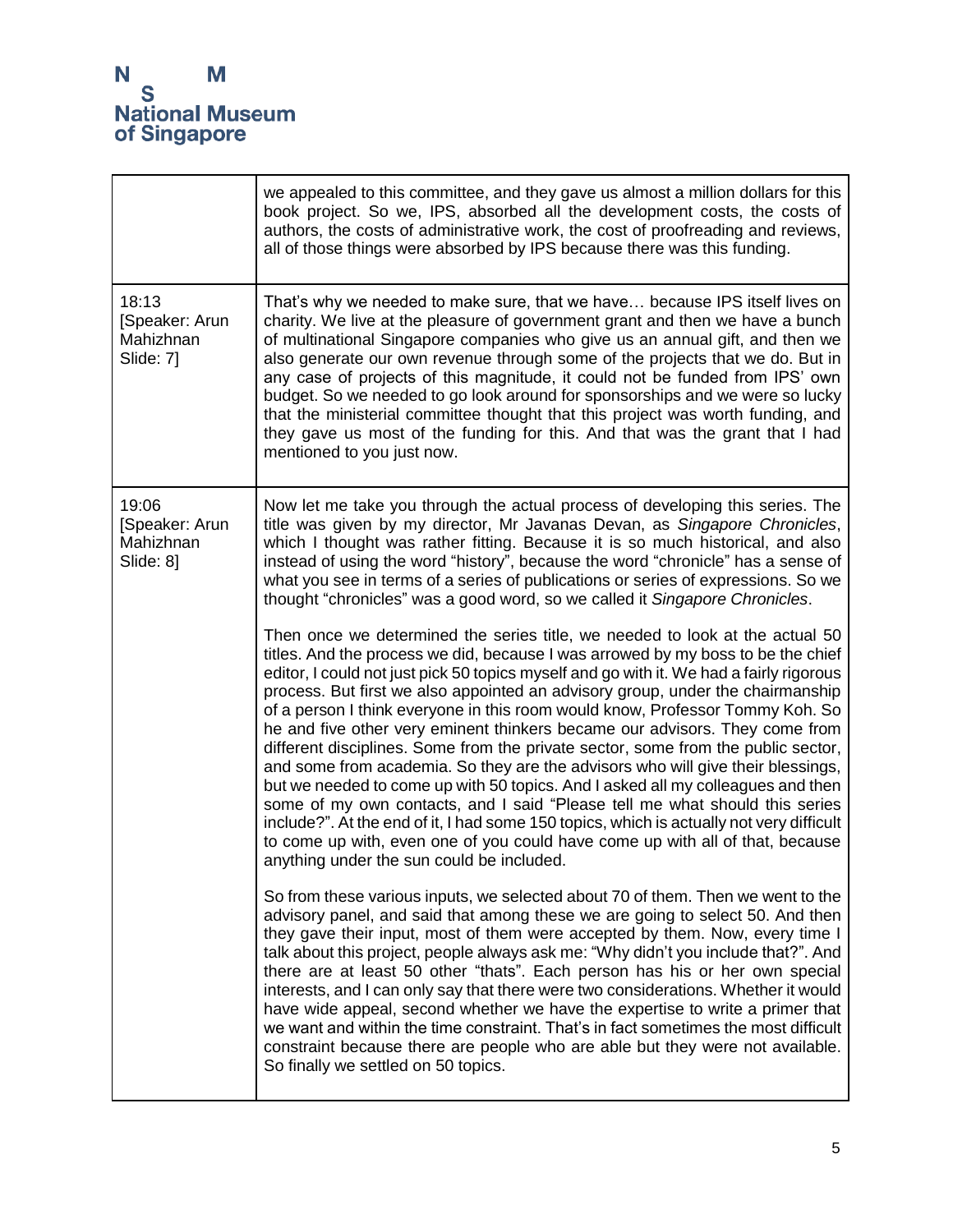| 22:26<br>[Speaker: Arun<br>Mahizhnan<br>Slide: 9]  | And the authors, when I conceived of this, I thought one author per topic.<br>Because it is a primer. But, as we went along, we discovered that in some cases,<br>one author couldn't cover the whole subject, so we allowed a second author. In<br>some cases, we found that the person we wanted was so busy that he or she<br>could only spare only a little bit of time, but we wanted the name and the insight<br>and the wisdom, so we said "okay you choose another person", and one of them<br>actually chose five others to do this. And that's the exception to the rule. That's<br>the only book where you have five authors. Most of the books are single-author<br>books. And few of them are two authors altogether. But there was one particular<br>type of book where we knew even from the very beginning, that we will have four<br>authors. There's a book on literature, there is no one in Singapore who can write<br>intelligently and deeply about all four literatures in Singapore, as far as I know.<br>Nobody can do that. So we decided to have four authors from the four language<br>streams to write about the four - English, Mandarin, Malay and Tamil -<br>literatures. In theatre, it was the same. Because there are four language theatres<br>and we had four authors. You need to do it that way, because there is hardly<br>anyone who can do all. But in some cases we have a couple of authors mainly<br>because of the other reasons that I explained to you. |
|----------------------------------------------------|---------------------------------------------------------------------------------------------------------------------------------------------------------------------------------------------------------------------------------------------------------------------------------------------------------------------------------------------------------------------------------------------------------------------------------------------------------------------------------------------------------------------------------------------------------------------------------------------------------------------------------------------------------------------------------------------------------------------------------------------------------------------------------------------------------------------------------------------------------------------------------------------------------------------------------------------------------------------------------------------------------------------------------------------------------------------------------------------------------------------------------------------------------------------------------------------------------------------------------------------------------------------------------------------------------------------------------------------------------------------------------------------------------------------------------------------------------------------------------------------------------|
| 24:16<br>[Speaker: Arun<br>Mahizhnan<br>Slide: 10] | And people always ask me, "you're doing 50 books, how many people do you<br>have?" I had two and a half. Myself, I was the senior person. Then I had a<br>research assistant, a full-time research assistant, his name is Sim Jui Liang. I<br>can tell you, he was a godsend for me. If not for him, these 46 volumes (we<br>haven't finished yet), it wouldn't be there. And he was an extraordinarily capable<br>and committed individual. He is part of IPS. Then we had another person by the<br>name of Asad Latif, who is very experienced. Some of you may know, I can see<br>you nodding your head. Some of you may know because he has been in the<br>press for a very long time. He is an exceptionally talented writer and editor, so he<br>joined me as a part-time editor. So he's like half time, so that's why I said 2.5.<br>That's all. Just the three of us, we did 46 books that are out now.                                                                                                                                                                                                                                                                                                                                                                                                                                                                                                                                                                                        |
| 25:26<br>[Speaker: Arun<br>Mahizhnan<br>Slide: 11] | When we do anything in academia, it's a matter of routine that the manuscript<br>must be reviewed. So we've set it up in such a way that we will have at least two<br>reviewers for each volume. In some cases, we had like for instance the literature<br>book and the theatre book, we had to send it to eight reviewers because no<br>reviewers, just like the authors, nobody can do more than one language. So we<br>had more reviewers. So all of the books that you now see in the bookshops have<br>been reviewed by other domain experts.                                                                                                                                                                                                                                                                                                                                                                                                                                                                                                                                                                                                                                                                                                                                                                                                                                                                                                                                                      |
| 26:15<br>[Speaker: Arun<br>Mahizhnan<br>Slide: 12] | Okay, then we decided how we are going to scope the book.                                                                                                                                                                                                                                                                                                                                                                                                                                                                                                                                                                                                                                                                                                                                                                                                                                                                                                                                                                                                                                                                                                                                                                                                                                                                                                                                                                                                                                               |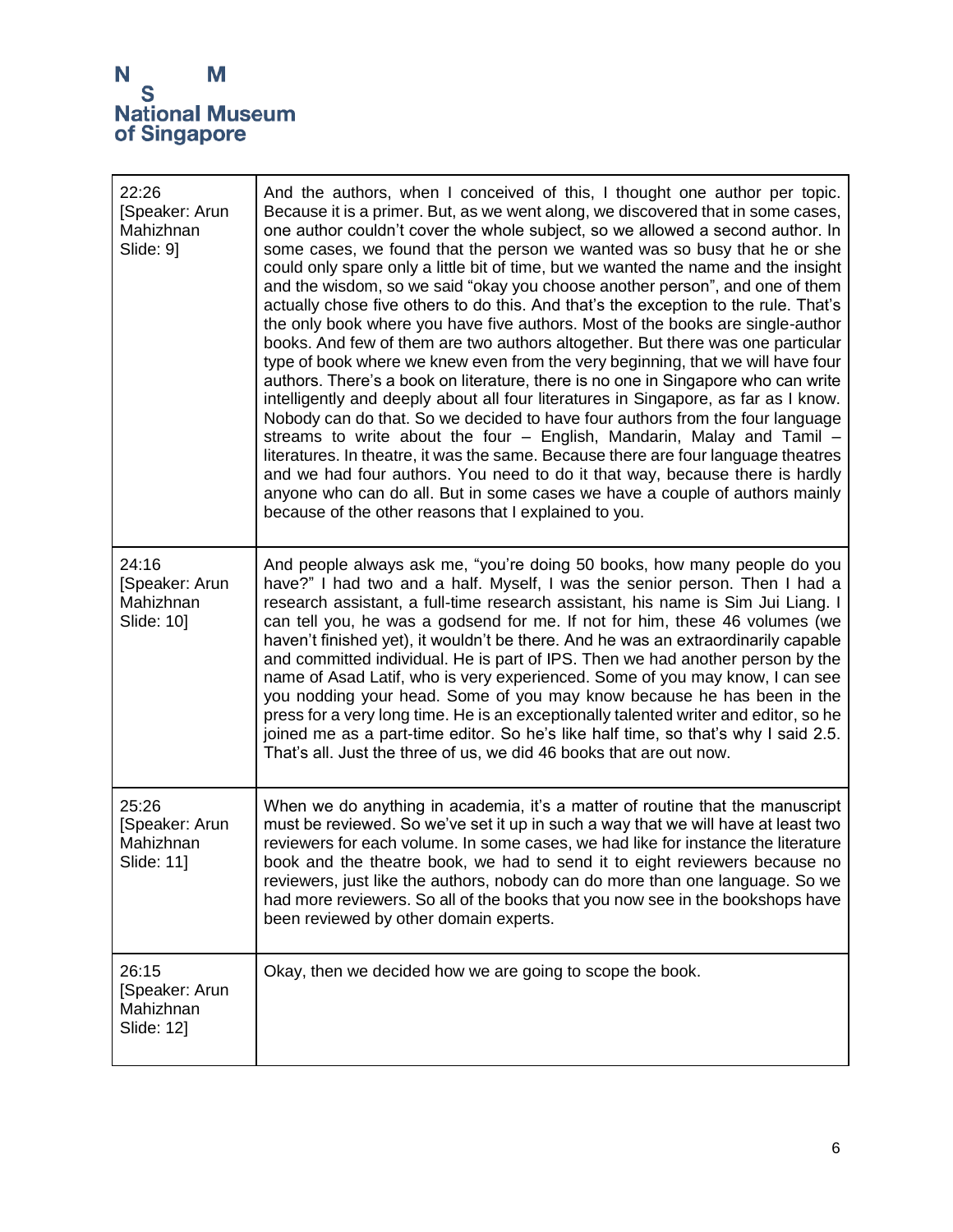| 26:19<br>[Speaker: Arun<br>Mahizhnan<br>Slide: 13] | Because we said it's a primer, the first cardinal principle is that it must be factually<br>correct. While it may not be very analytical because it's an introductory book, it<br>should be factually as accurate as possible. And because we called on experts<br>in the field, who had already published copiously a lot of other papers, even some<br>of them in book form, we knew that they would be highly reliable, but we insisted<br>that please make sure that you fact check. We will not be able to do that because<br>our institute is not big enough to handle 50 books with the fact checking. But we<br>asked the authors to be responsible. And I would say, that we got most of it right,<br>if not all.                                                                                                                                                                                                                                                                                      |
|----------------------------------------------------|-----------------------------------------------------------------------------------------------------------------------------------------------------------------------------------------------------------------------------------------------------------------------------------------------------------------------------------------------------------------------------------------------------------------------------------------------------------------------------------------------------------------------------------------------------------------------------------------------------------------------------------------------------------------------------------------------------------------------------------------------------------------------------------------------------------------------------------------------------------------------------------------------------------------------------------------------------------------------------------------------------------------|
|                                                    | Then we wanted each author to provide a historical overview of the subject.<br>That's the first thing. We provide the big arch of the story. The second part would<br>be to focus on just two or three most important issues in that subject. Because if<br>every subject has 50 issues, we don't have the space. So we told them, whatever<br>you think are the two/three most important things that were game-changing, then<br>focus on that, and we also told them, that in discussing these issues, you should<br>not be seen as partisan. You should be seen as descriptive, analytical to some<br>extent, but not conclusive on one side or the other. Because we wanted the<br>readers to come to their own conclusions after reading further on the subject. So<br>we pleaded with the authors to be objective, to be descriptive, to be as analytical<br>as possible within the space constraints, but not conclusive on one or the other.<br>This is a very important thing, because it is a primer. |
|                                                    | And finally, so historical thing, highlighting of two or three issues, and the third<br>component of the structure, was a glimpse into the future. Now the first two parts,<br>there is no individual feeling or views, just stick to the facts. But the final few<br>pages, we told them it is purely speculative. Look into the crystal ball, look at the<br>subject, where do you think it is going. Alright, for each subject. And we told them<br>that you are entirely at liberty to think out of the box, to think whatever as long as<br>it is within legal constraints that we don't get sued. But we encouraged them to<br>think ahead of what is the current state of play on that subject matter. So<br>historical, highlighting of a couple of issues, and then a glimpse into the future.<br>That's the overall structure of the book.                                                                                                                                                            |
| 29:56<br>[Speaker: Arun<br>Mahizhnan<br>Slide: 14] | And that's the brief we gave to all of the authors. Now in some cases, like for<br>instance there is a book titled "Pre-colonial Singapore". There was no glimpsing<br>of the future and speculation because that was a historical document. Whereas<br>in some of the cases, the future is so unknown, that what would it be? As you<br>look at the topics that we have, almost many, even our economy, nobody knows<br>what our economy is going to be 50 years from now. And that is what the<br>government is grappling with, that's what the economists are grappling with,<br>academic economists, and business thinkers are also grappling with. So, in many<br>of the subjects, that was scoped for a look into the future, but some, the package<br>was done. Just revealing the package for your benefit.                                                                                                                                                                                             |
|                                                    | Editing, now one of the biggest problems in Singapore and you know in IPS itself<br>we have published not only these 50 books, some other 50 books already, and I<br>myself have handled quite a lot of books. Not only in my capacity in IPS, but also<br>in my other capacities. And what I have discovered in Singapore, somebody like                                                                                                                                                                                                                                                                                                                                                                                                                                                                                                                                                                                                                                                                       |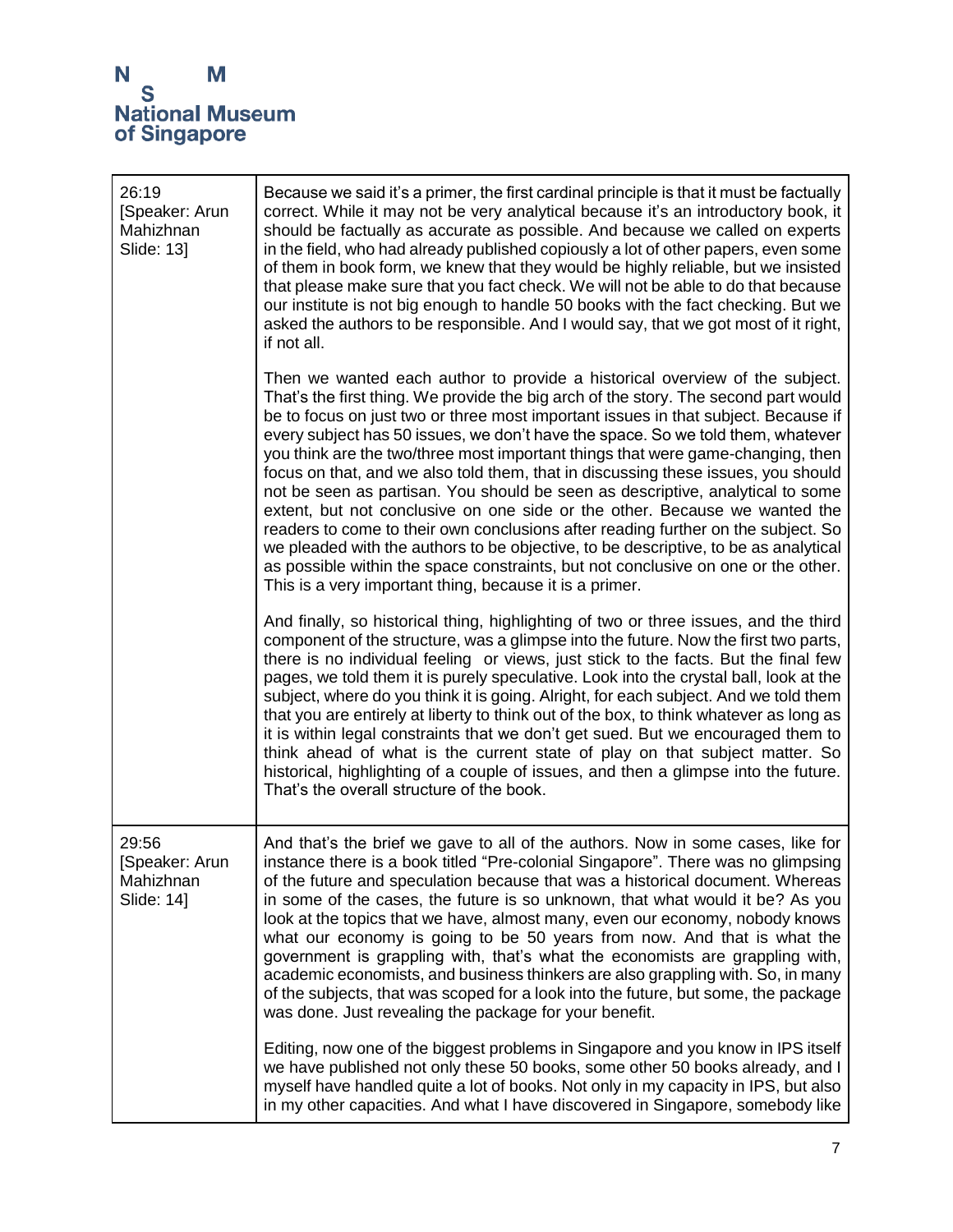|                                                    | Roopa here would know this, for all our English proficiency, we are basically an<br>English-speaking nation, most of us do not write English like the natives do. We<br>have a Singaporean English. That's okay. But because the audience we have in<br>mind is international, not just Singaporeans, we wanted to make sure that the<br>English is written in a fairly internationally comprehensible way. So we avoided<br>Singaporean expressions. And we adopted British spelling and syntax. And also<br>generally speaking, a kind of more conservative use of the language. And I can<br>tell you that we had trouble in getting some authors to write the way we wanted.<br>But even when they were competent in English, we found that there was a lot of<br>copyediting that was required.                                                                                                                                                                                                                                                                                                            |
|----------------------------------------------------|-----------------------------------------------------------------------------------------------------------------------------------------------------------------------------------------------------------------------------------------------------------------------------------------------------------------------------------------------------------------------------------------------------------------------------------------------------------------------------------------------------------------------------------------------------------------------------------------------------------------------------------------------------------------------------------------------------------------------------------------------------------------------------------------------------------------------------------------------------------------------------------------------------------------------------------------------------------------------------------------------------------------------------------------------------------------------------------------------------------------|
|                                                    | And this is what I wanted to highlight. In Singapore, despite the fact that we have<br>a number of publishing houses, copyediting is really not up to scratch. There are<br>exceptions, but overall by and large, our copyediting capacity in Singapore has<br>a long way to go. And in fact my assistant, Sim Jui Liang, actually developed a<br>copyediting capacity over the last five years and he has now become $-$ in my<br>book, the best copyeditor - but he is certainly one of the best that I have worked<br>with the last 30-40 years. So copyediting is so important, it is not only just<br>grammar and punctuation, but how a sentence should be constructed. I think the<br>English teachers know this better than most of us. But when it is done well, you<br>will find that reading is a joy, otherwise you'll be going back and forth, back and<br>forth. And especially when it is a primer, and we want the intelligent lay reader to<br>sail through smoothly, copyediting is very important, and we had a lot of problems<br>in copyediting.                                           |
| 33:45<br>[Speaker: Arun<br>Mahizhnan<br>Slide: 15] | So, this is the exact process. The author will provide us with an outline or a<br>synopsis of the subject. We look at it, as an editor I have to. And if it is very<br>sensitive, of course I escalate it to my boss. But most of the time we just decide<br>ourselves, okay this outline is good. Mind you, I'm not an expert on 49 of the<br>subjects. I have been involved in two. Culture and media - these are my<br>specialisations. I'm fairly competent to make judgements. But the others, I'm not<br>an expert. But what I do as an editor is, whether it fits in with the mission of this<br>project and the mission of IPS. And of course, as you all know, there are certain<br>red lines in Singapore that we can't cross. So I make sure they don't cross the<br>red lines.                                                                                                                                                                                                                                                                                                                      |
|                                                    | And finally, as a lay reader myself, I put myself as a lay reader, and does it answer<br>the questions I would like to know about the subject. What would come to my<br>mind, you know? So I actually look at the synopsis like a lay reader. And later on<br>when the drafts come, that's exactly what I do. I'm a lay reader, does it make<br>sense to me, is it interesting, and so on. So we go through the first draft. And<br>then, when we are reasonably satisfied, sometimes it is the second draft,<br>sometimes it's the third draft. And there have been rare occasions where we had<br>to go to four drafts. Once we are satisfied in IPS, we send it to the reviewer. And<br>the two reviewers will give their opinions, and we use what is called a double-<br>blind system. We don't tell the reviewers who the author is, though experts in the<br>field would have a sense oh this must be so and so, and we don't tell the authors<br>who the reviewers are. We merely pass it on anonymously, the reviewers'<br>comments. And then once the reviewers' comments are taken on board, and the |

1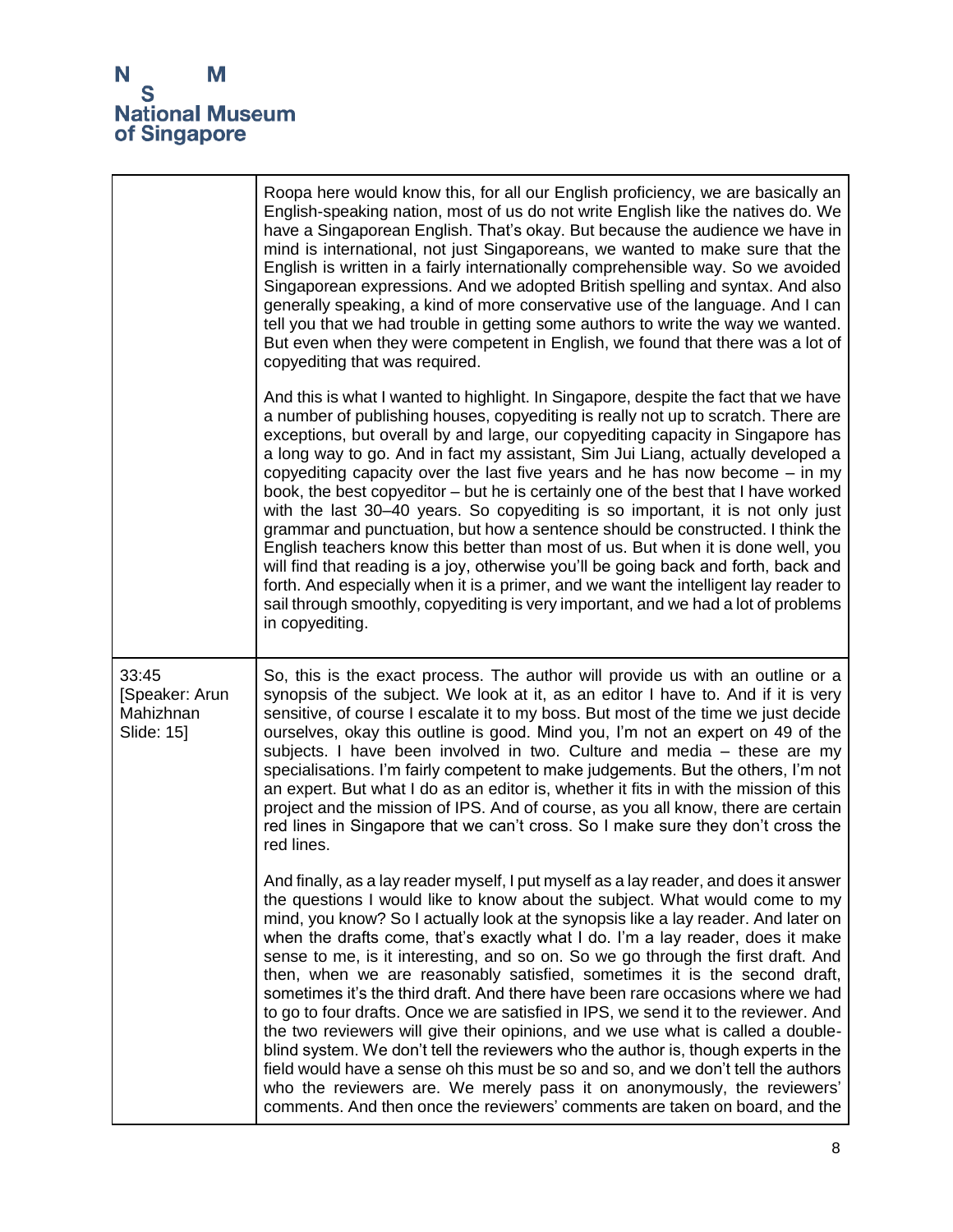|                                                    | authors give us the so-called penultimate draft, the last but one, we send it to the<br>copyeditor. The copyeditor will look at the language, that's the most important<br>contribution that the copyeditor does. And once the copyedited version is given<br>to the author, I might tell you that not all the edits are accepted by the author.<br>They will still insist that the way they have put it is better. And I say that's fine.<br>Because at the end of the day, it's your name on the title, on the cover. Not mine,<br>not the copyeditor's. Right? So if you insist that's fine. But it is our job to point out<br>that this is a bit awkward, that it is stilted or that is not how English is normally<br>written, and so on and so forth. But the final word, it is actually the authors'. It is<br>not mine, it is not. Only when it is factually wrong, I can put my foot down and say<br>no we will not accept that.                                                                                                                                                                                                                                                                                                                                                                                                                                                                                                                                                                                                                                                                                                                                                                                                                                                                                                                                                            |
|----------------------------------------------------|------------------------------------------------------------------------------------------------------------------------------------------------------------------------------------------------------------------------------------------------------------------------------------------------------------------------------------------------------------------------------------------------------------------------------------------------------------------------------------------------------------------------------------------------------------------------------------------------------------------------------------------------------------------------------------------------------------------------------------------------------------------------------------------------------------------------------------------------------------------------------------------------------------------------------------------------------------------------------------------------------------------------------------------------------------------------------------------------------------------------------------------------------------------------------------------------------------------------------------------------------------------------------------------------------------------------------------------------------------------------------------------------------------------------------------------------------------------------------------------------------------------------------------------------------------------------------------------------------------------------------------------------------------------------------------------------------------------------------------------------------------------------------------------------------------------------------------------------------------------------------------------------------|
|                                                    | And so once the final draft is settled, we lay it out with the visuals, and this is<br>what the Straits Times Press people do. We don't do that. So we just give them<br>the word document and then they put the visuals which the author himself or<br>herself would have selected. And once it's laid out, we send it to the author again<br>and say okay is this alright with you. And sometimes they do make changes and<br>all that. After that, we go for printing. But there is one stage before it is finally<br>printed which we called proof. And that is because the earlier version may be just<br>a word document with pictures, but the final proof is exactly as it would appear<br>when it comes as the book at the bookshop. So every stage, the author must<br>sign off, and the author has a final say. The editor doesn't have the final say. So<br>what you see in your hands, is ultimately the work of the author or authors, and<br>they bear the full responsibility for that.                                                                                                                                                                                                                                                                                                                                                                                                                                                                                                                                                                                                                                                                                                                                                                                                                                                                                              |
| 38:20<br>[Speaker: Arun<br>Mahizhnan<br>Slide: 16] | Now, of course we commissioned these 50 books within one year, but as it<br>happens, it is taken us more than four and a half years to produce. The book<br>"PAP" is the last which I had to produce which is the 46th in the 50-volume series.<br>There are four more which are in the works. They will take a bit of time. I can't<br>guarantee when they are going to come out, but they are in the works. So these<br>46 have taken roughly four and a half years. It's almost like ten per year. Which<br>is not a bad piece of work I would say. We commissioned them within a short<br>period, but for some authors it took two years to produce, some authors took a<br>year. Everybody was given at least nine months because that was what we felt<br>would be reasonable time. By the way, the authors we chose, most of them were<br>already overwhelmed by their other commitments. They are so much in demand.<br>So that's why they took so long to produce it. Because when they really sit down<br>to write a 25,000-word document they probably can do it within a month, in terms<br>of concentrated time. But in some cases it took two years, and we also had delays<br>on our side. I should tell you that even though we had this big grant from the<br>government, we did not pay any author what we would call a market rate. We just<br>gave them an honorarium of \$5,000, which if any of you ever produce a book<br>would know, this is peanuts. Books of even this size from a leading expert would<br>demand a higher fee. But they were very gracious because one, it was IPS, but<br>also more importantly I would think, it was their contribution to the 50th<br>anniversary of Singapore. So all these authors were very gracious in not<br>demanding money but they wanted extension after extension, so some of the<br>books were delayed for quite some time. |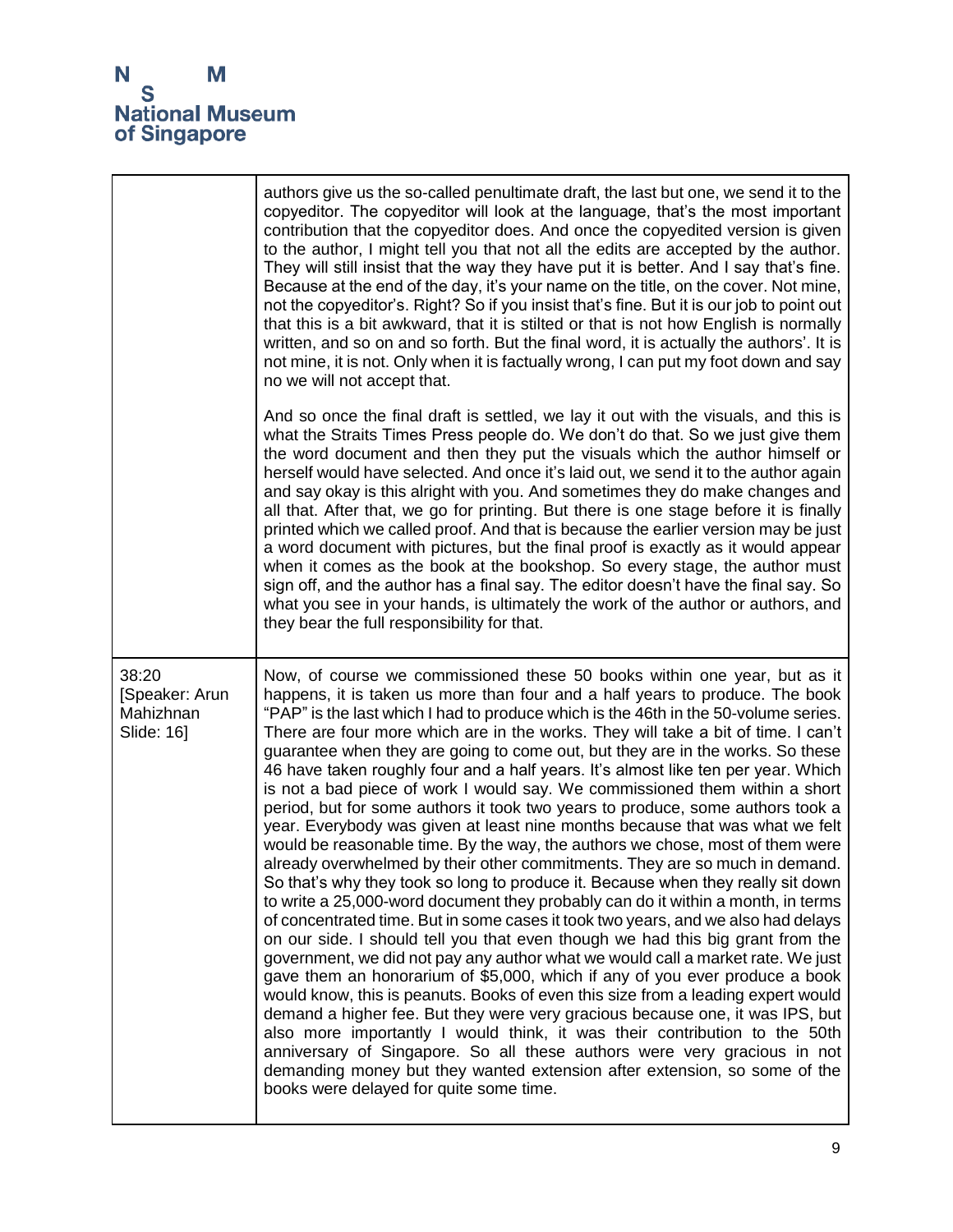

|                                                    | In the same way, the reviewers were also doing this pro bono. Completely free,<br>we didn't pay them anything. In the end we gave them two copies of the book<br>they reviewed. That was their compensation, if you like. So they were extremely<br>generous with their time. So we couldn't crack the whip and say I'm only going to<br>give you two weeks and you've got to return the reviews. So sometimes, they too<br>took time. And then on our side, it is not that we were faultless, sometimes it is<br>what they say the feast and the famine. I would have no draft in front of me for a<br>whole week, or sometimes two weeks, and then suddenly I would have five<br>drafts. Obviously I can't deal with all of them. So I too will be delaying on my side,<br>even though the author has given it at a certain time, because it didn't come on<br>the scheduled date, I would have to. So altogether, we have taken four and a half<br>years to produce the 45 books. Which is not bad going by publishing records.<br>Because we wanted to get at least some books out in 2015 itself, on the last<br>month, in December, we managed to release the first ten in the 50-volume series.<br>Mr Heng Swee Keat who is our current Deputy Prime Minister, was also the<br>chairman of the ministerial committee who gave us the grant, so we invited him<br>to be the Guest of Honour. He launched the first ten books. After that, we haven't<br>had any formal launch at all. The other thirty-five books were just released as<br>they came. And we hope that at the end of the 50th book, we will have maybe a<br>big bang launch. |
|----------------------------------------------------|----------------------------------------------------------------------------------------------------------------------------------------------------------------------------------------------------------------------------------------------------------------------------------------------------------------------------------------------------------------------------------------------------------------------------------------------------------------------------------------------------------------------------------------------------------------------------------------------------------------------------------------------------------------------------------------------------------------------------------------------------------------------------------------------------------------------------------------------------------------------------------------------------------------------------------------------------------------------------------------------------------------------------------------------------------------------------------------------------------------------------------------------------------------------------------------------------------------------------------------------------------------------------------------------------------------------------------------------------------------------------------------------------------------------------------------------------------------------------------------------------------------------------------------------------------------------------------------------------------------------------------------------------|
|                                                    | So, as you can see these are some of the authors, some of the titles, "Defence",<br>"Law", "Presidency", and so on. And "Constitution" by Mr Kevin Tan, was one of<br>the fastest to produce the book. In fact he turned it in before the deadline, and<br>then he had to sit for a very long time to see the book. Almost two years before<br>we released the book. Okay, so that's just an overview. So, I thought in case you<br>have any questions, I shall be very happy to respond. I hope it is of some interest<br>to you. Yes, please go ahead. Somebody is bringing you the mic.                                                                                                                                                                                                                                                                                                                                                                                                                                                                                                                                                                                                                                                                                                                                                                                                                                                                                                                                                                                                                                                         |
| 44:08<br>[Audience]                                | You mentioned difficulty with the copyediting. I'm quite surprised. Despite our<br>long history of having so many English teachers who could do it well from a<br>language viewpoint, and yet you still think that we are nowhere near good<br>enough.                                                                                                                                                                                                                                                                                                                                                                                                                                                                                                                                                                                                                                                                                                                                                                                                                                                                                                                                                                                                                                                                                                                                                                                                                                                                                                                                                                                             |
| 44:30<br>[Speaker: Arun<br>Mahizhnan<br>Slide: 16] | Because copyediting is an art. It's not just we can't give this book to an English<br>teacher and say "edit". Because there are publishing conventions and they also<br>have to be aware of that, and in many cases, because it's a rushed job, it would<br>be a bit difficult for somebody who is so new to the game to be given and then<br>we say okay please you have to redo it and all that. But generally speaking,<br>publishing houses must have good copyeditors, and I'm sure many of them do<br>have, but I'm just saying when we have a big project like 50 books coming<br>together, there are not enough good copyeditors in the industry. We need a lot<br>more good copyeditors. And in fact some of the copyeditors, you see there are<br>two types of editing. One is structural editing, the other one is language editing.<br>The structural editing is even more challenging.                                                                                                                                                                                                                                                                                                                                                                                                                                                                                                                                                                                                                                                                                                                                                |
|                                                    | Do you know that in the English world, whether you are writing fiction or non-<br>fiction, there are great editors who make great authors look great. And many                                                                                                                                                                                                                                                                                                                                                                                                                                                                                                                                                                                                                                                                                                                                                                                                                                                                                                                                                                                                                                                                                                                                                                                                                                                                                                                                                                                                                                                                                     |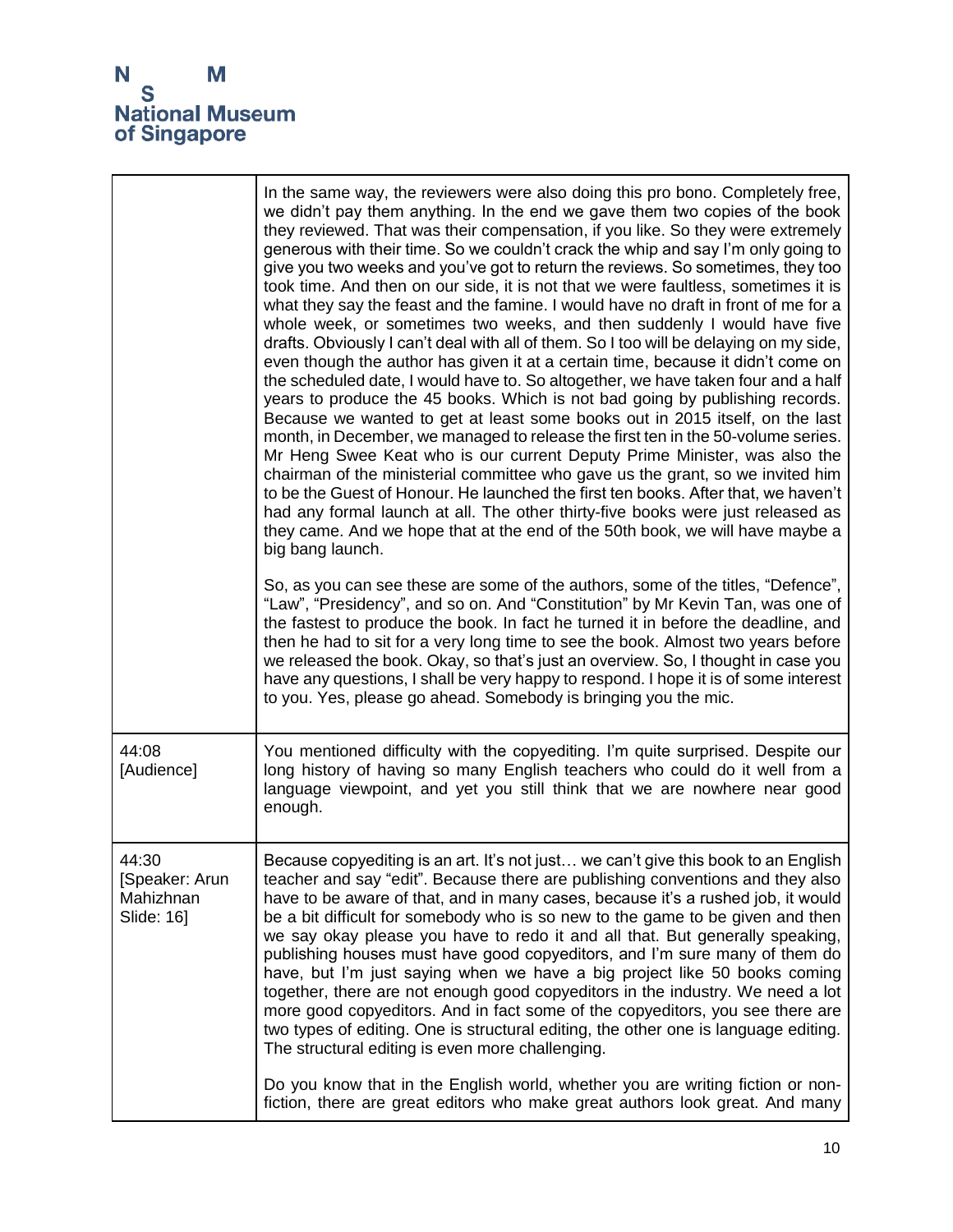|                                                    | great authors actually acknowledge in the acknowledgements that the editors<br>made a big difference. So, we don't have that kind of editors, that kind of<br>copyeditors and so on. Enough. I'm not saying that there is no one, I'm saying<br>we don't have enough for the amount of publications that Singapore puts out in<br>English, we don't have enough. We need a lot more and I really, really hope that<br>the younger generation will take up editing as a profession. And I think there is a<br>scope for this. In fact, I've told my own colleague, Sim Jui Liang, "Resign from<br>IPS, set up a copyediting shop, and I said I will be your biggest marketer". But<br>really, we need more people, I'm not saying that there no good copyeditors, I'm<br>saying that there are not enough. Are you by any chance an English teacher?                                                                                                                                                                                                                                                                                                                                                                                                                                                                                                                                                                                                                                         |
|----------------------------------------------------|---------------------------------------------------------------------------------------------------------------------------------------------------------------------------------------------------------------------------------------------------------------------------------------------------------------------------------------------------------------------------------------------------------------------------------------------------------------------------------------------------------------------------------------------------------------------------------------------------------------------------------------------------------------------------------------------------------------------------------------------------------------------------------------------------------------------------------------------------------------------------------------------------------------------------------------------------------------------------------------------------------------------------------------------------------------------------------------------------------------------------------------------------------------------------------------------------------------------------------------------------------------------------------------------------------------------------------------------------------------------------------------------------------------------------------------------------------------------------------------------|
| 46:55<br>[Audience]                                | I'm actually from Chinese school.                                                                                                                                                                                                                                                                                                                                                                                                                                                                                                                                                                                                                                                                                                                                                                                                                                                                                                                                                                                                                                                                                                                                                                                                                                                                                                                                                                                                                                                           |
| 47:01<br>[Audience]                                | If no other questions, I would like to ask you something else. Flipping through, I<br>was looking for the list of 50 titles. I was flipping through the book, I was looking<br>for the 50 titles. So, would it come up in your second printing?                                                                                                                                                                                                                                                                                                                                                                                                                                                                                                                                                                                                                                                                                                                                                                                                                                                                                                                                                                                                                                                                                                                                                                                                                                             |
| 47:15<br>[Speaker: Arun<br>Mahizhnan<br>Slide: 16] | Okay, yes because we could not guarantee until I can also tell you, now that<br>you've asked, we had commissioned a certain author with a certain topic. After<br>two years, the person did not turn in a single word so we had to drop this author.<br>Which was why right from the start, I didn't want to publish the 50 titles or even<br>the authors' names, definitely not the authors' names. Somebody said why don't<br>you at least publish the 50 titles? I said, you never know because in this business<br>with the best intentions, you can't deliver, it is no point going and apologising for<br>something that didn't show up in the end. So, I declined to publish the 50 titles.<br>But of course when we have done the 50, the second run.                                                                                                                                                                                                                                                                                                                                                                                                                                                                                                                                                                                                                                                                                                                               |
|                                                    | By the way, I'm very happy to report that many of the books have gone into a<br>second print. Yes, because they normally publish about 1,000 copies. Alright so,<br>STP has informed us that "Education" which is by Professor Gopinathan has<br>already been printed twice. So, some of them are doing brisk sale, some may<br>not. But, I hope there will be several editions, but eventually we also intend to put<br>out an online version, that was part of the contract, we want to put it online so it<br>will have very wide access. Do you know, the number of embassy people, some<br>ambassadors themselves when they came for the launch, we had a very nice<br>boxset with 10 of them in it and they wanted many copies you know, because<br>they found that it's a quick read. They come into Singapore, they want to<br>understand our economy, they want to understand about defence, they want to<br>understand about presidency, you know our presidency is not like presidencies<br>in many other countries. So within about 3 hours - that's the length of time you<br>will take if you are a fast reader - they get a quick understanding on the subject<br>and a quick overview, right. So they, a number of foreigners have expressed<br>interest in this series so we hope we can publish them online as well. And for<br>Singaporeans abroad, they are not going to come down to Kinokuniya and get<br>the copies. I think the lady at the back, or somebody, yes. |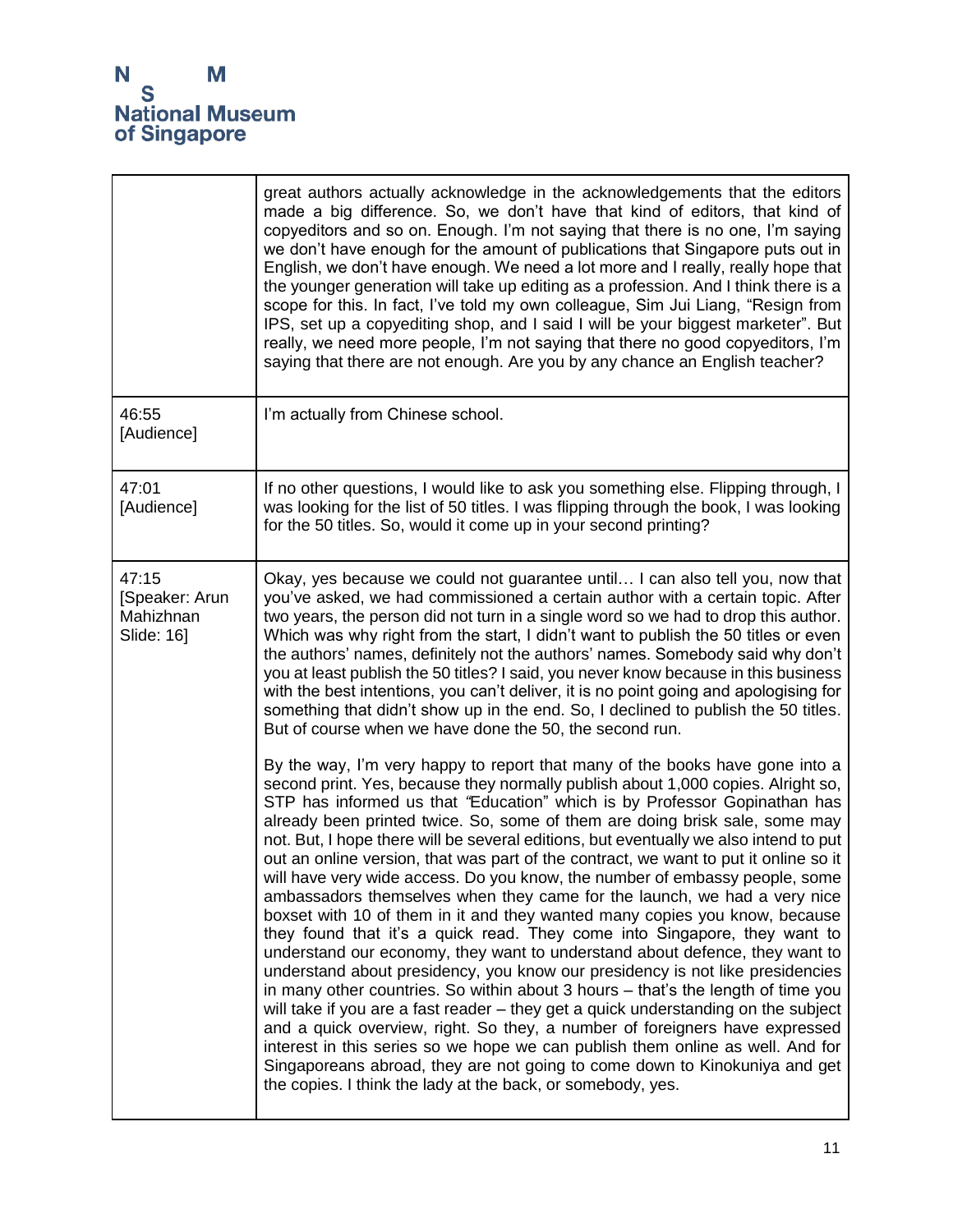| 49:50<br>[Audience]                                | I was going to ask about the 50 topics as well. You mentioned briefly that you are<br>now in book 46. Okay, so, how long more do you think this till closure?                                                                                                                                                                                                                                                                                                                                                                                                                                                                                                                                                                                                                                                                                                                                                                                                                                       |
|----------------------------------------------------|-----------------------------------------------------------------------------------------------------------------------------------------------------------------------------------------------------------------------------------------------------------------------------------------------------------------------------------------------------------------------------------------------------------------------------------------------------------------------------------------------------------------------------------------------------------------------------------------------------------------------------------------------------------------------------------------------------------------------------------------------------------------------------------------------------------------------------------------------------------------------------------------------------------------------------------------------------------------------------------------------------|
| 50:03<br>[Speaker: Arun<br>Mahizhnan<br>Slide: 16] | Okay, that's a good question. I'm afraid I can't give a firm answer, oh it will be by<br>June next year, or something like that. It is in the works, we'd like to finish as<br>soon as possible.                                                                                                                                                                                                                                                                                                                                                                                                                                                                                                                                                                                                                                                                                                                                                                                                    |
| 50:15<br>[Audience]                                | If you buy them in the whole set, would that be, is it possible?                                                                                                                                                                                                                                                                                                                                                                                                                                                                                                                                                                                                                                                                                                                                                                                                                                                                                                                                    |
| 50:17<br>[Speaker: Arun<br>Mahizhnan<br>Slide: 16] | Yes, indeed, indeed. We have already designed a very nice box for the whole<br>set. And we hope it will be like a collection at homes and offices and in academic<br>institutes. Certainly, every school should have this entire set because this is an<br>excellent, not because I'm the editor, this is my boss' idea. And I, having done it,<br>I can see immense benefits in having this as a complete collection and in fact,<br>we, in principle by the way this series was inspired, my boss was inspired by<br>an Oxford University series, called "A Short History of". And they have published<br>470-odd books already. So IPS, is likely to publish beyond 50, because it is such<br>a good format, such a good idea so they may go beyond 50 but I can say because<br>I am responsible for the first 50 that it is a really wonderful collection to have at<br>home and we hope to come up with a box that will put all the 50 together. Yes,<br>the microphone is coming to you, yes. |
| 51:51<br>[Audience]                                | Firstly, congratulations on this just looking at just one volume, it's so friendly.<br>Mr Arun: What is it? "Heritage"?<br>"Architecture". So even if, yes, you know nothing about the subject, just flipping<br>through, you can become an expert quite easily. Not expert, but I think it's what<br>do you call, a very good format. But my question was the, this 50 chronicles were<br>for the SG50 and we have the 200th anniversary this year, there are two<br>landmarks, I'm not sure whether there was any specific reason for doing it on the<br>SG50 and whether the focus was more on the 50 years of independence and the<br>post-independence period in the publications as opposed to the longer-term 200-<br>year history.                                                                                                                                                                                                                                                          |
| 52:50<br>[Speaker: Arun<br>Mahizhnan<br>Slide: 16] | I think that's a good question. When we conceived this in 2012, 2013, we<br>conceived of it as a SG50 project. Now, most of the topics actually have a history<br>not too far in the past. I mean if you took a look at "Constitution". The constitution<br>we are talking about is the first constitution we had as an independent nation.<br>"Education System" does go back beyond the 50 years, because we already had<br>an education system in the British colonial rule. And that covers that. But we also<br>have two books, one called "Colonial History" and another one called "Pre-                                                                                                                                                                                                                                                                                                                                                                                                     |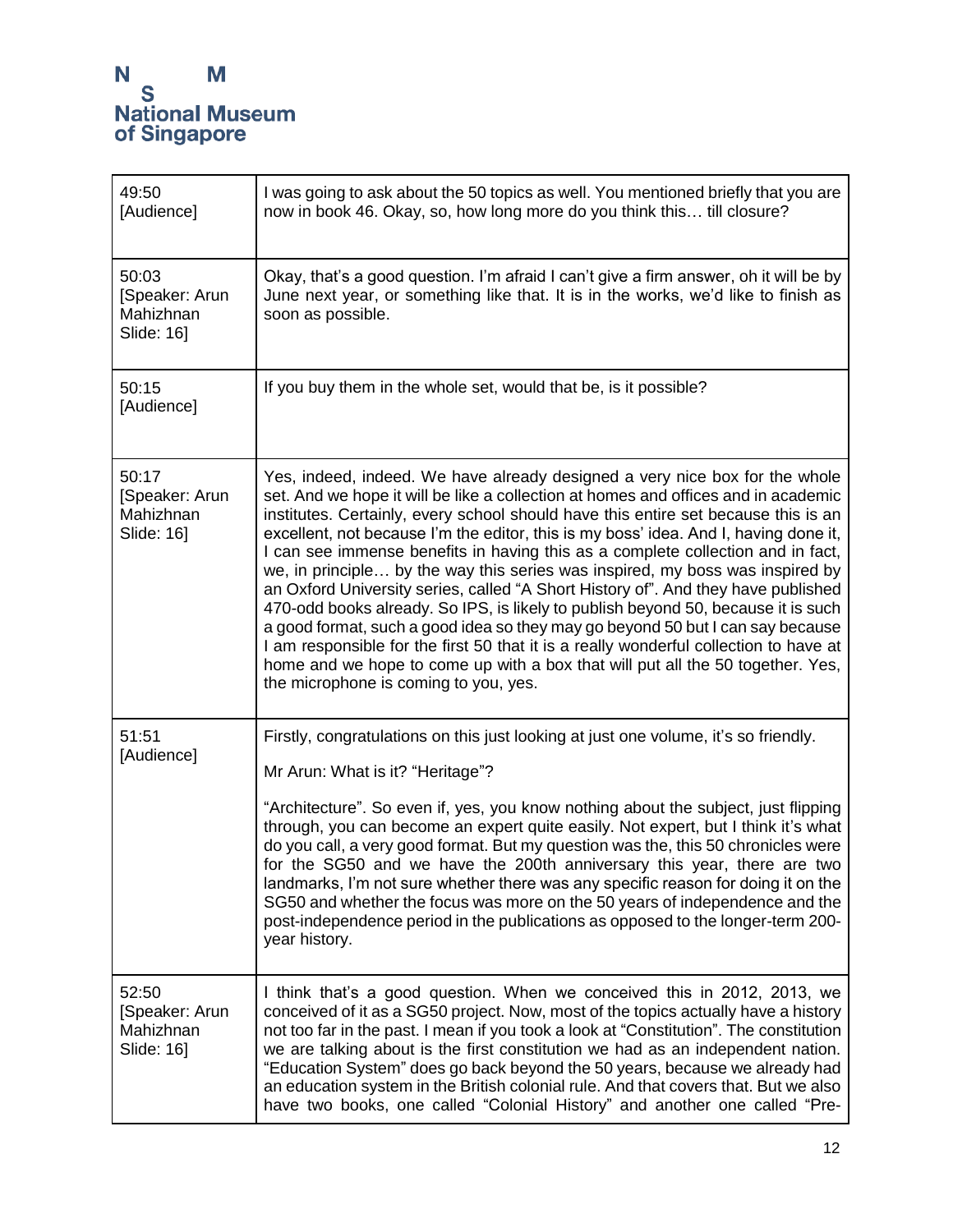|                                                    | colonial History" where you will actually see the introduction to the 700-year<br>history. I'm sure now you have seen in the media that Singapore has a 700-year<br>history. 700 years of our history has now been accounted for because they have<br>found artefacts, other evidence of the existence of people and whatever they did,<br>business and things like that. Because of the excavation, archaeological<br>excavations and their findings. So we have one volume that talks about pre-<br>colonial history. So that would not change whether it's a 200-year thing or a 50-<br>year celebration but most of the subject matters that we wanted to address are<br>the ones that the independent Singapore has gone through and as I'd mentioned<br>earlier, the one line elevator pitch. What makes Singapore, Singapore? That idea<br>attaches itself overwhelmingly to the 50 years of Singapore's independent<br>existence, even though we have been around for much longer. So that was our<br>main focus but we urged each author to begin where the subject began. Alright?<br>Not just 50 years ago but wherever you thought it may, that's why I gave you the<br>example of education. |
|----------------------------------------------------|-----------------------------------------------------------------------------------------------------------------------------------------------------------------------------------------------------------------------------------------------------------------------------------------------------------------------------------------------------------------------------------------------------------------------------------------------------------------------------------------------------------------------------------------------------------------------------------------------------------------------------------------------------------------------------------------------------------------------------------------------------------------------------------------------------------------------------------------------------------------------------------------------------------------------------------------------------------------------------------------------------------------------------------------------------------------------------------------------------------------------------------------------------------------------------------------------------------|
|                                                    | Now we have a book on Chinese, we have a book on Indians, we have a book<br>on Malays and we have a book on Eurasians. All of them are out now in the ethnic<br>series. Now each one begins at a certain point, you know? But many of them go<br>back to the arrival of Raffles when Chinese and Indians arrived in good numbers<br>and we have a continuous history. Whereas if you look at some other evidence,<br>Chinese and Indians have been here more than a thousand years ago but there<br>were discontinuities so that's why the pre-colonial history does address some of<br>those things but the bulk of the series tends to focus on the 50 years. And I'm<br>sure there are some books that are coming out about the 200-year history too.<br>But IPS is not doing any series with the title "200-year" thing. We are doing a<br>number of individual parts, there's in fact a conference that's coming up, very<br>soon in September, October. That will be a special edition for, to mark the 200th<br>anniversary. You can go to our website and get the whole list of the 46 books.<br>Just go to NUS, IPS, you will be able to see that. Yes sir?                                      |
| 56:52<br>[Audience]                                | How much is each book sold for?                                                                                                                                                                                                                                                                                                                                                                                                                                                                                                                                                                                                                                                                                                                                                                                                                                                                                                                                                                                                                                                                                                                                                                           |
| 56:59<br>[Speaker: Arun<br>Mahizhnan<br>Slide: 16] | As I said it's about \$16, around \$16 if I'm not mistaken. It's heavily discounted<br>because as I said, we, IPS, thanks to the government, covered the bulk of the<br>production, the pre-printing costs.                                                                                                                                                                                                                                                                                                                                                                                                                                                                                                                                                                                                                                                                                                                                                                                                                                                                                                                                                                                               |
|                                                    | The younger people, I was looking forward to hearing from you. Any questions,<br>any concerns or anything that caught your interest? So I failed in capturing your<br>imagination.                                                                                                                                                                                                                                                                                                                                                                                                                                                                                                                                                                                                                                                                                                                                                                                                                                                                                                                                                                                                                        |
|                                                    | [inaudible intervention from the audience]                                                                                                                                                                                                                                                                                                                                                                                                                                                                                                                                                                                                                                                                                                                                                                                                                                                                                                                                                                                                                                                                                                                                                                |
|                                                    | I wish I could do that, I'm not at liberty to do that because it's a commercial thing.<br>But certainly the museum could consider buying some and giving away to the<br>friends of the museum. In fact, you know the book on heritage is done by Mr<br>Kennie Ting who is with the National Heritage Board and he did it in very short                                                                                                                                                                                                                                                                                                                                                                                                                                                                                                                                                                                                                                                                                                                                                                                                                                                                    |